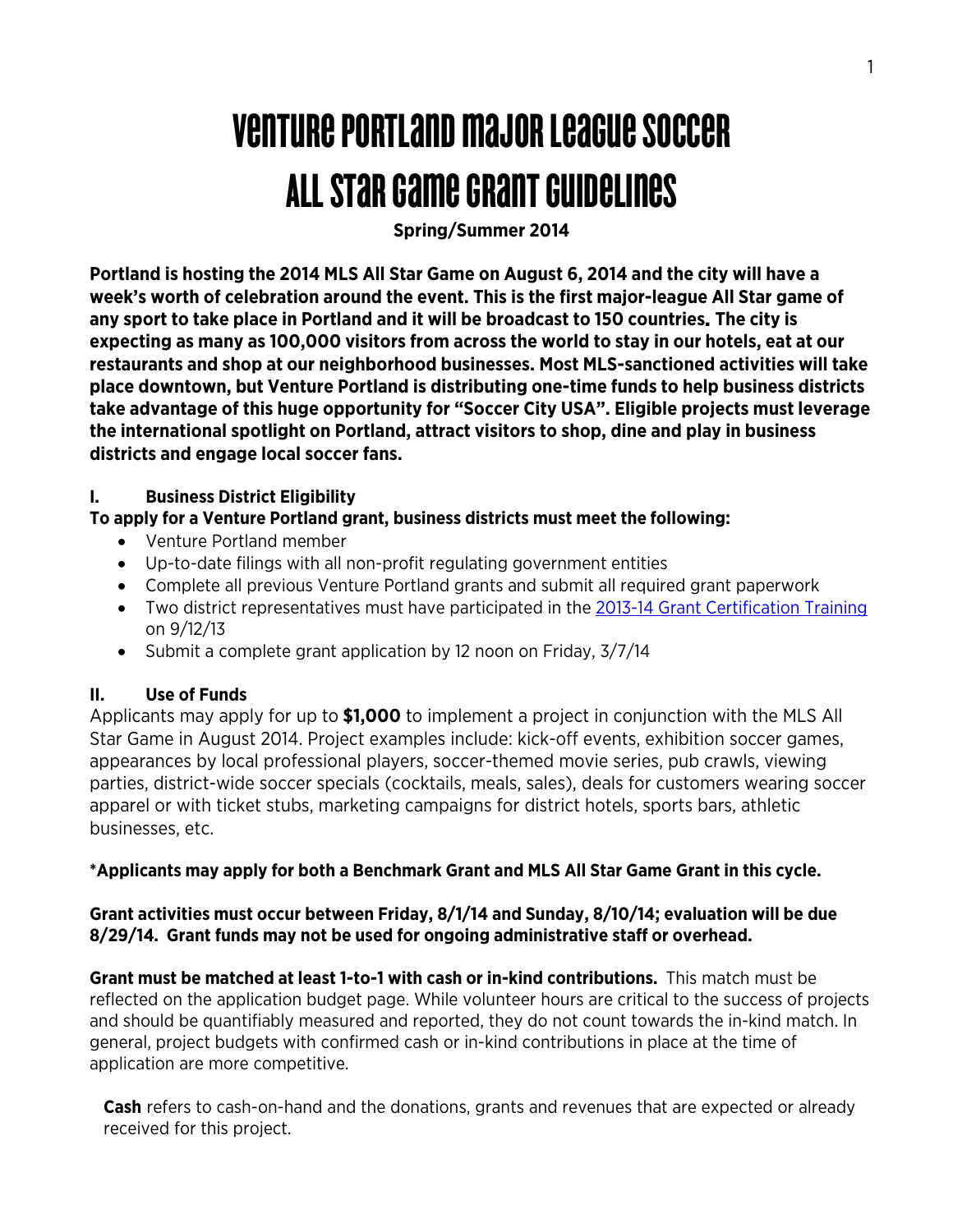**In-kind** refers to the donated space, supplies/materials, goods and fees for professional services donated by individuals or organizations. To qualify as matching resources, these same items must also be listed as expenses in the project budget and invoices/receipts must be provided with the final report. The dollar value of these no-cash donations should be calculated at their verifiable fairmarket value. Be sure to identify the sources on the application budget page. Volunteer hours do not count towards the in-kind match.

#### **Venture Portland must be recognized as a sponsor on any grant-funded materials and/or activities. Please contact Venture Portland for logo usage approval. Failure to do so will impact future grant eligibility.**

#### **Unspent and/or unmatched grant funds (including unverifiable in-kind or cash expenses) must be returned to Venture Portland with the grant report.**

## **Americans with Disabilities Act Certification/Statement of Equity and Non-Discrimination**

By submitting an application, the applicant agrees to comply in every way with all applicable provisions of the Americans with Disabilities Act of 1990, 42 USC Sec. 12101, et seq. and agrees not to discriminate on the basis of race, creed, religion, color, sex, marital status, political opinion, familial status, national origin, age, gender, mental or physical disability, sexual orientation, military status, gender identity and source of income or disability status.

## **III. Grant Checklist**

Incomplete applications will not be evaluated. The following items must be submitted:

- Grant checklist
- Cover letter introducing and briefly explaining purpose of the grant request
- Grant application three sections including signatures, narrative and project budget
- Supporting Documents\* (if applicable)

\*Business districts that provide an Annual Budget and current Balance Sheet are more competitive.

# **IV. Training, Office Hours and Technical Assistance**

**Training:** Two business district representatives must have participated in the **Grant Certification** [Training](http://ventureportland.org/venture-out/grants-certification-training-09-12-2013/) on 9/12/13 to apply for any grant in FY 2013-14. The training addressed: generating great ideas/project planning, proposal writing, budgeting, evaluation and any changes to the Grants Program. Participating business districts received a one-year grant writing certification upon completion of the training.

**Office Hours:** Venture Portland staff are available for appointments and drop-ins at Venture Portland's office during the dates and times listed below to assess business district readiness and to provide support and assistance during the early stages of your grant application. Staff are available the week grants are due to review final drafts and provide any late-stage assistance needs (applications not yet in final draft form will not be reviewed after 3/3/14).

**Technical Assistance:** Venture Portland staff is available for year-round technical assistance during planning, proposal writing, budgeting, evaluation and implementation of projects.

**Due Date:** Applications received by 12 noon on 3/7/14 will be reviewed to ensure completion and accepted by staff. Incomplete applications will not be evaluated. Staff will not offer any assistance beyond accepting complete applications on 3/7/14. No application will be accepted after 12 noon on 3/7/14.